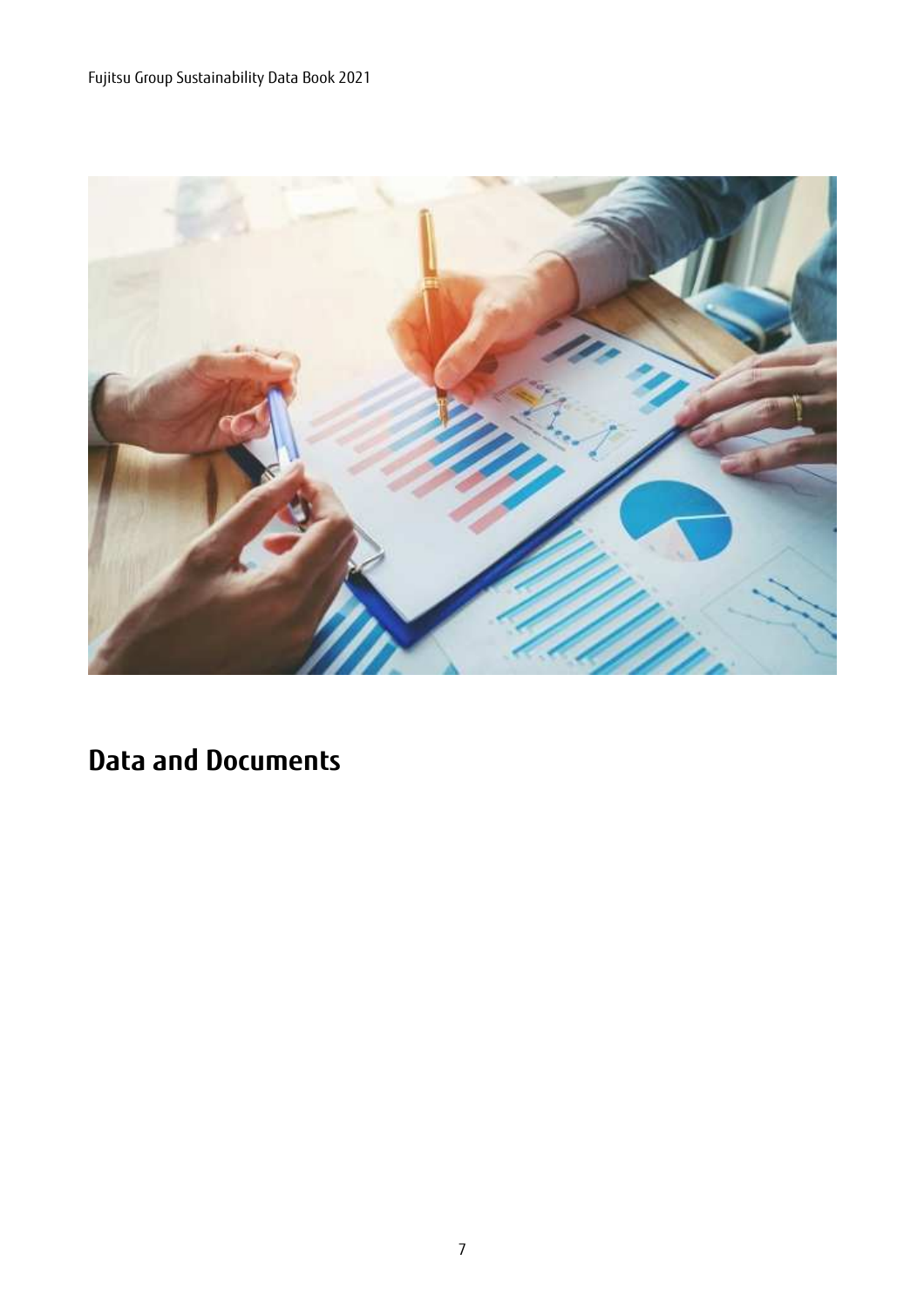# **External Recognition and Awards**

Fujitsu Group continues to be highly regarded throughout the world for its social and environmental initiatives, which have won awards from external organizations and led to inclusion in the following stock market indexes.

# **Inclusion status for major stock market indexes related to Socially Responsible Investment (SRI)**

| <b>Stock market index</b>                                    | <b>Description</b>                                                                                                                                                                                                                                                                                                                                                                                                                                                                                                                                                                               | Logo                                                                                                                                                  |
|--------------------------------------------------------------|--------------------------------------------------------------------------------------------------------------------------------------------------------------------------------------------------------------------------------------------------------------------------------------------------------------------------------------------------------------------------------------------------------------------------------------------------------------------------------------------------------------------------------------------------------------------------------------------------|-------------------------------------------------------------------------------------------------------------------------------------------------------|
| Dow Jones Sustainability<br>Indices (World, Asia<br>Pacific) | Highly regarded as a global index for SRI, this index evaluates<br>2,500 companies around the world in terms of corporate<br>governance and economic, environmental, and social<br>performance, and recognizes the top 10% of them as DJSI<br>World. Fujitsu has been included in the index for nine<br>consecutive years, and 21 times overall.                                                                                                                                                                                                                                                 | Member of<br>Dow Jones<br><b>Sustainability Indices</b><br>Powered by the S&P Global CSA                                                              |
| FTSE4Good Index Series                                       | FTSE is an investment-related organization established by the<br>London Stock Exchange which has created this globally-<br>recognized SRI index that evaluates companies based on their<br>environmental, social and governance practices. Fujitsu has<br>been selected for inclusion in the index for ten consecutive<br>years.                                                                                                                                                                                                                                                                 | FTSE4Good                                                                                                                                             |
| <b>CDP</b>                                                   | International non-profit organization CDP represents a<br>network of institutional investors that control over \$96 trillion<br>in assets. CDP scores over 5,000 companies throughout the<br>world on their environmental action and identifies those that<br>it rates highest as the "A List." Fujitsu has earned a spot on<br>the A List for action on climate change for three consecutive<br>years and for water security this year. Fujitsu also received the<br>highest rating, A, in the "Supplier Engagement Rating (SER)"<br>and was certified as a "Supplier Engagement Leader Board". | <b>RECDP</b><br>A LIST<br>2020<br><b>CLIMATE</b><br><b>ENGAGEMENT</b><br><b>CDP</b><br><b>LEADER</b><br><b>A LIST</b><br>2020<br>2020<br><b>WATER</b> |
| <b>MSCI ESG Select Leaders</b><br>Indexes (World, Japan)     | These world-renowned ESG (Environmental, Social,<br>Governmental) indexes were developed by global stock index<br>provider MSCI. Companies with outstanding ESG performance<br>are selected for the indexes, and Fujitsu has been included for<br>ten years running.                                                                                                                                                                                                                                                                                                                             | <b>MSCI ESG Leaders</b><br><b>Indexes Constituent</b>                                                                                                 |
| STOXX <sup>®</sup> Global ESG<br>Leaders                     | This index compiled by STOXX, a subsidiary of Deutsche Börse,<br>selects companies that meet criteria based on the results of<br>research by ESG research company Sustainalytics from the<br>Netherlands. Fujitsu has been included in the index for five<br>consecutive years.                                                                                                                                                                                                                                                                                                                  | Member 2018/2019<br><b>ESG LEADERS INDICES</b>                                                                                                        |
| ISS-oekom Corporate<br>Rating                                | Germany-based CSR ratings company ISS-oekom produces<br>these corporate responsibility ratings which rate companies<br>according to environment, social, and governance topics. The<br>ratings have conferred Prime Status on Fujitsu since 2011.                                                                                                                                                                                                                                                                                                                                                | Corporate<br><b>Responsibility</b><br><b>Prime</b><br>rated by<br><b>ISS-oekom</b>                                                                    |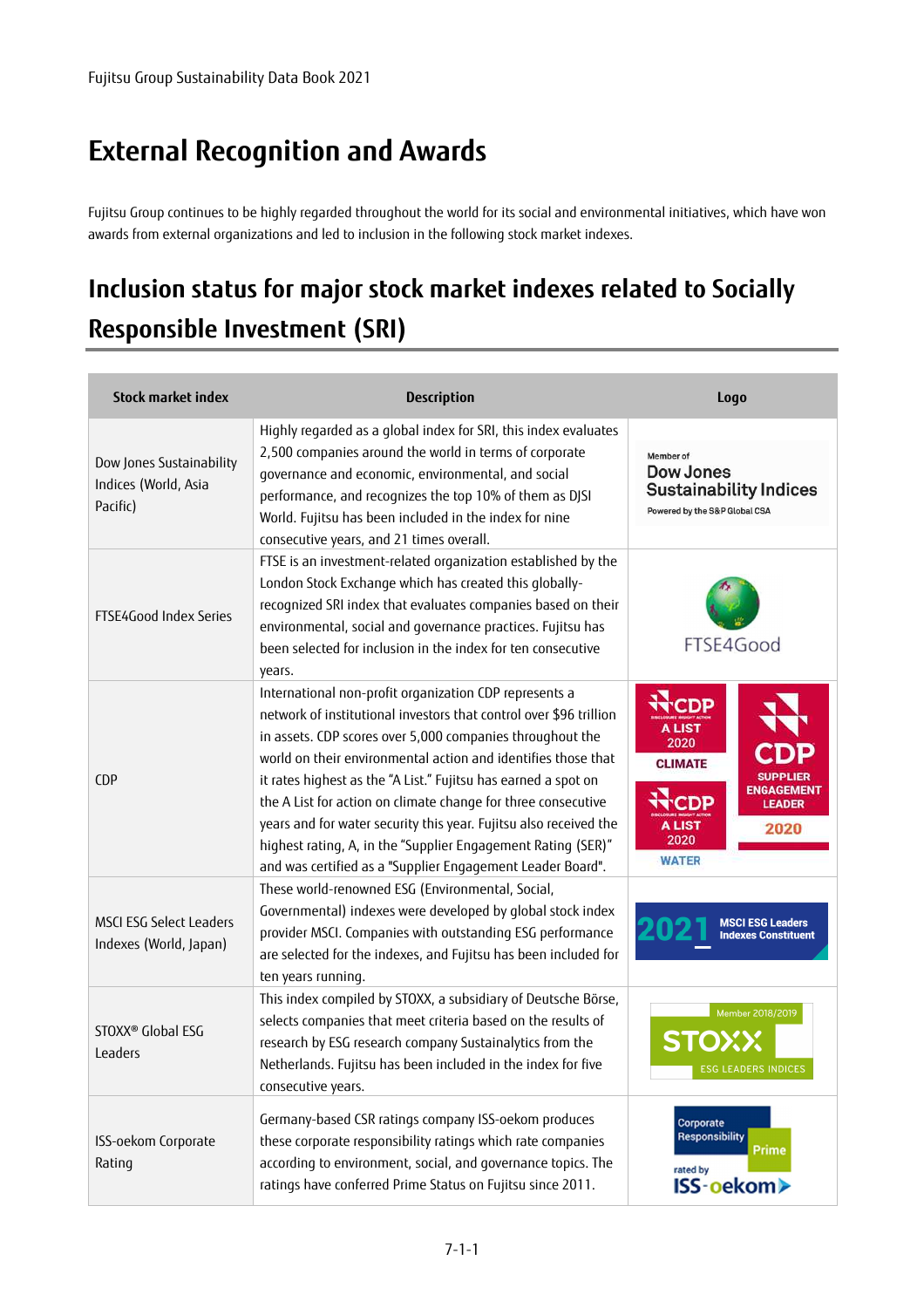## **Major external recognition and awards received from FY 2020 onward**

| <b>Recognition, Award</b><br>and Other Index      | <b>Scope</b>         | <b>Description</b>                                                                                                                                                                                                                                                                                                                                                                                                                                                                                                                                                                   | Logo                                                   |
|---------------------------------------------------|----------------------|--------------------------------------------------------------------------------------------------------------------------------------------------------------------------------------------------------------------------------------------------------------------------------------------------------------------------------------------------------------------------------------------------------------------------------------------------------------------------------------------------------------------------------------------------------------------------------------|--------------------------------------------------------|
| Pride Index Gold Award                            | Fujitsu              | Non-profit group Work with Pride presented Fujitsu<br>with its Gold Award as a company that satisfies all<br>elements of its Pride Index, Japan's first index that<br>measures LGBT-related efforts of companies and<br>organizations.                                                                                                                                                                                                                                                                                                                                               | work with Pride                                        |
| eco-first company                                 | Fujitsu Group        | In September 2010, the Fujitsu Group was certified as<br>a "eco-first company" by the Ministry of the<br>Environment's "eco-first system". This is the first<br>certification in the IT services industry. "eco-first<br>system" is a system under which each company<br>pledges to the Minister of the Environment that it will<br>take measures to protect the environment, including<br>measures against global warming and the<br>preservation of biodiversity, in order to further<br>promote the environmental conservation activities of<br>the industry's leading companies. |                                                        |
| <b>HRC Equality Index</b>                         | Fujitsu<br>America   | Human Rights Campaign (HRC) Foundation's<br>Corporate Equality Index is the national<br>benchmarking tool on corporate policies, practices<br>and benefits pertinent to lesbian, gay, bisexual,<br>transgender and queer employees. Fujitsu scored 100<br>on the HRC Index for the second year on a row.                                                                                                                                                                                                                                                                             | HUMAN<br><b>RIGHTS</b><br><b>CAMPAIGN®</b>             |
| Times top 50 Employer<br>for Women (UK)           | Fujitsu              | The Times Top 50 Employers for Women are<br>committed to gender equality in the workplace and<br>have each taken action to make this happen. Fujitsu<br>has been listed for outstanding progress and<br>examples of best practice, impact, innovation, and<br>individual achievement.                                                                                                                                                                                                                                                                                                | THE SAGE TIMES                                         |
| Stonewall Top 100 LGBT<br>inclusive employer (UK) | Fujitsu              | Fujitsu was listed in the Stonewall Top 100 Employers.<br>This list is compiled from the Workplace Equality Index<br>- the UK's leading benchmarking tool for LGBT<br>inclusion in the workplace.                                                                                                                                                                                                                                                                                                                                                                                    | <b>Stonewall</b><br>TOP 100<br><b>EMPLOYER</b><br>2020 |
| ABA100                                            | Fujitsu<br>Australia | Fujitsu Australia has been selected as an ABA100<br>Winner for Sustainability in The Australian Business<br>Awards 2020. The Australian Business Award for<br>Business Sustainability [BSA] recognizes<br>organizations that execute initiatives that<br>demonstrate leadership and commitment to<br>sustainable business practices.                                                                                                                                                                                                                                                 | <b>AUSTRALIAN</b><br>AWARDS                            |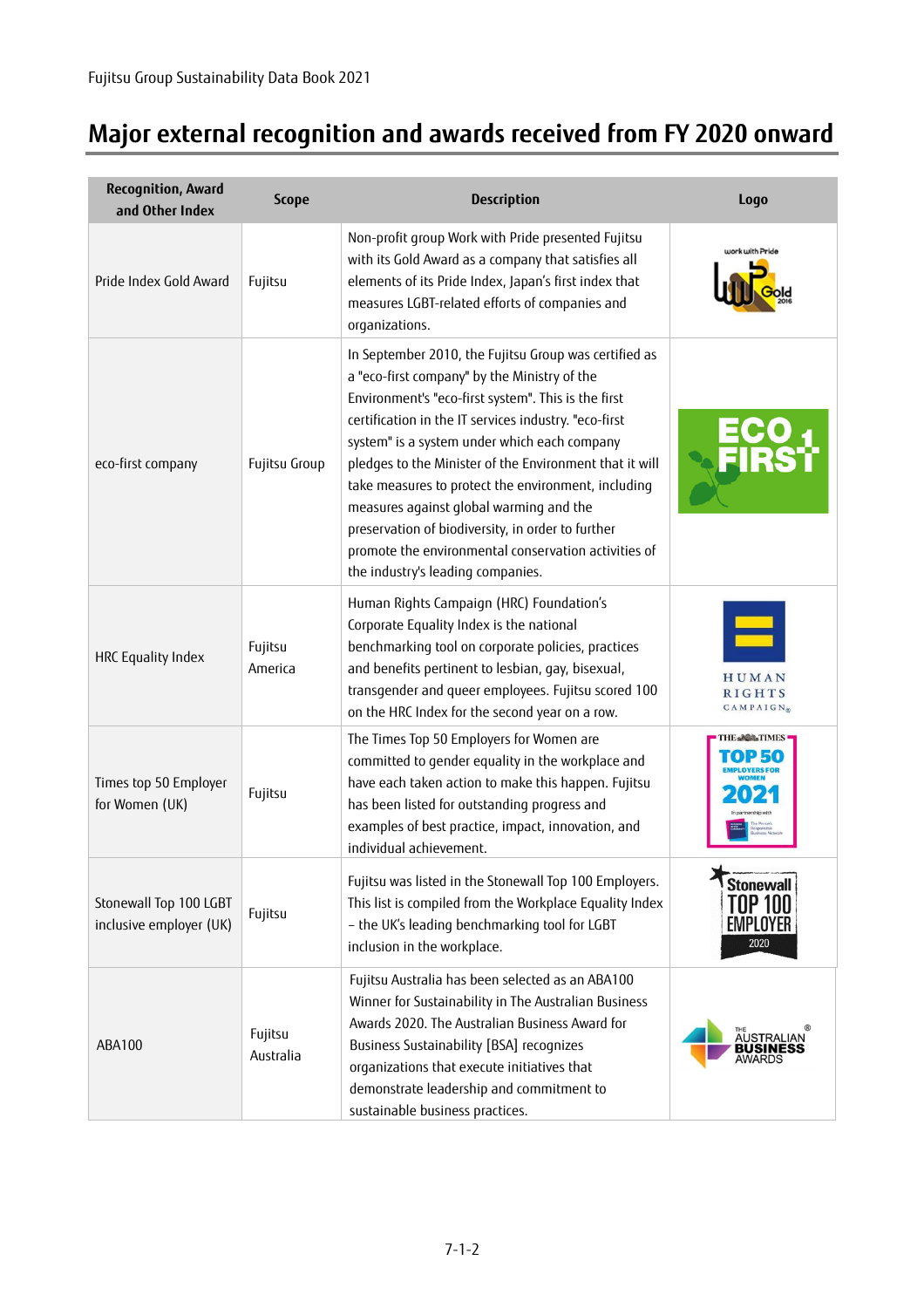#### Fujitsu Group Sustainability Data Book 2021

| PEZA Awards for<br>Community Outreach<br>Programs          | Fujitsu<br>Philippines<br>GDC | Fujitsu Philippines GDC scooped the Outstanding<br>Community Projects Award from the Philippine<br>Economic Zone Authority (PEZA). The award was<br>conferred at PEZA's 25th Anniversary and Investors'<br>Day, held on December 10, 2020 at the PEZA<br>Auditorium in Pasay City, Metro Manila. | <b>PEZA</b>                            |
|------------------------------------------------------------|-------------------------------|--------------------------------------------------------------------------------------------------------------------------------------------------------------------------------------------------------------------------------------------------------------------------------------------------|----------------------------------------|
| Responsible<br>companies,<br>odpowiedzialnych Firm<br>2020 | Fujitsu Poland<br>GDC         | Fujitsu Poland GDC was ranked 8th in the<br>"Responsible Companies Ranking" published by<br>Responsible Business Forum. The category was<br>"Services, commerce and transportation".                                                                                                             | <b>XIV Ranking</b><br>odpowiedzialnych |
| EcoVadis Platinum<br>rating                                | Fujitsu Group                 | EcoVadis is the world's largest provider of business<br>sustainability ratings, with a global network of more<br>than 75,000 rated companies. With a score of 73/100,<br>Fujitsu is placed on of the top 1% of the world's<br>45,000 best rated companies and a leader in our<br>sector.         | PLATINUM<br>ecovadis<br>Sustainability |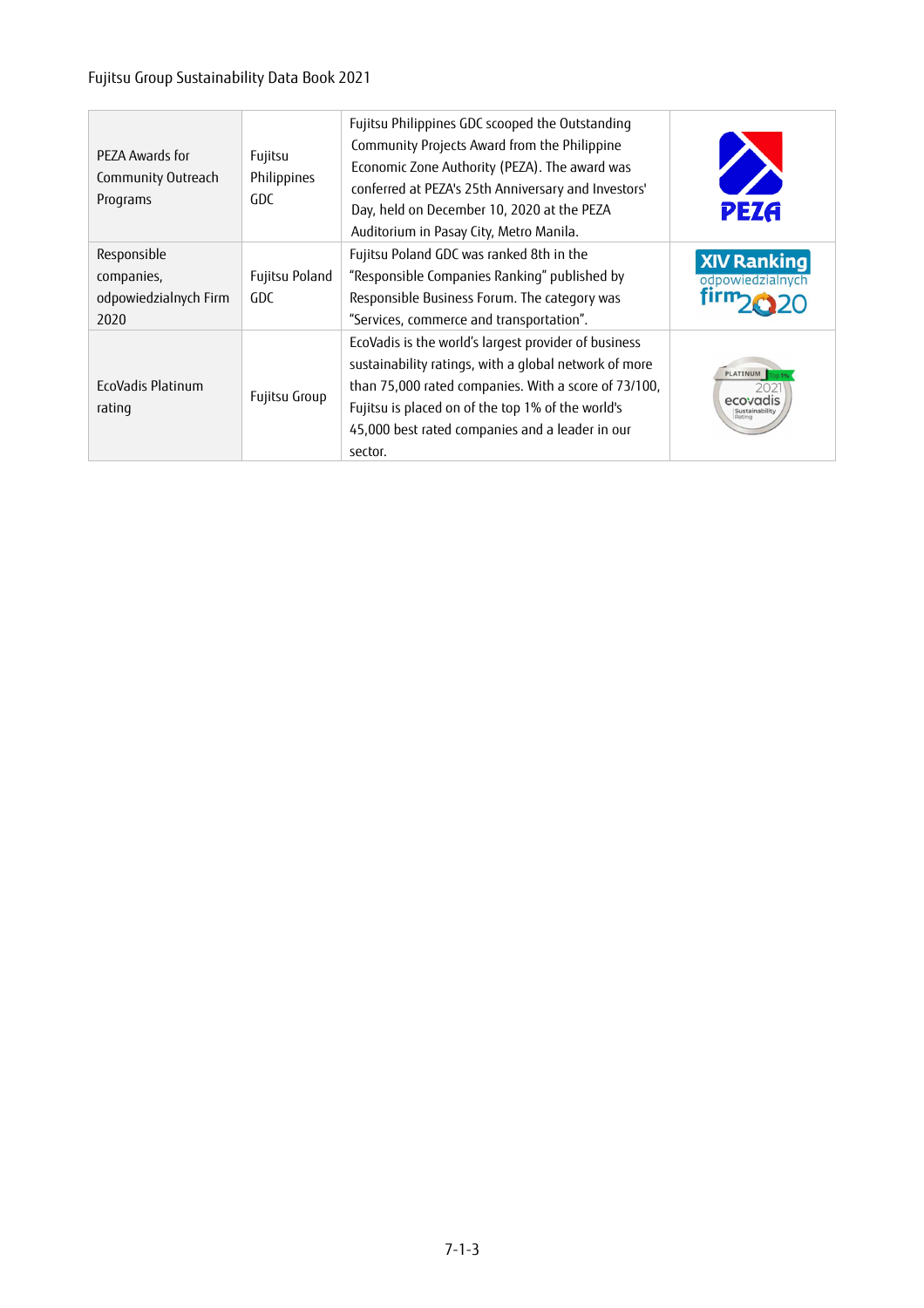# **Social Data**

The data marked with ★are assured by the third party.

## **Employees in Fujitsu group**

|                                                        |                  | <b>FY 2018</b> | <b>FY 2019</b> | <b>FY 2020</b> | <b>GRI</b>   |
|--------------------------------------------------------|------------------|----------------|----------------|----------------|--------------|
| Number of<br>employees<br>by region *1                 | Total            | 132,138        | 129,071        | $126,371*$     |              |
|                                                        | Japan            | 85,347         | 82,232         | 81,425         |              |
|                                                        | Asia             | 10,488         | 10,794         | 15,527         | $G102 - 7,8$ |
|                                                        | Oceania          | 2,926          | 2,734          | 2,670          |              |
|                                                        | The Americas     | 5,262          | 4,988          | 4,205          |              |
|                                                        | $EMEA*2$         | 28,115         | 28,323         | 22,544         |              |
| Number of<br>Employees by Type<br>of Contract (person) | Full-time        | 132,138        | 129,071        | 126,371        |              |
|                                                        | Non Full-time *3 | 12,990         | 12,750         | 12,580         |              |

\*1 The number of employees as of the end of the fiscal year (March 20)

\*2 Beginning in FY 2020, the geographic region was changed from EMEIA (Europe. Middle East, India, Africa) to EMEA (Europe. Middle East, Africa) and India is included in Asia.

\*3 Including fixed term employees (contracted, part-time, etc.) and excluding dispatched workers.

# **Board of Directors (As of June 28, 2021)**

|                        |        |    | End of June, 2019 End of June, 2020 End of June, 2021 | <b>GRI</b> |
|------------------------|--------|----|-------------------------------------------------------|------------|
|                        | Total  | 10 |                                                       |            |
| <b>Directors</b>       | Male   |    |                                                       |            |
|                        | Female |    |                                                       | $G405-1$   |
| External directors     |        | 4  |                                                       |            |
| Non-Japanese directors |        |    |                                                       |            |

### **Diversity (Fujitsu Limited)**

|                                        |             | <b>FY 2018</b> | <b>FY 2019</b> | <b>FY 2020</b> | GRI      |
|----------------------------------------|-------------|----------------|----------------|----------------|----------|
| Number of employees *1                 | Total       | 31,827         | 32,568         | 32,026*        |          |
| Average age *2                         |             | 43.2           | 43.6           | $43.8*$        |          |
| Number of<br>employees by age<br>group | Under 30    | 4,432          | 4,503          | $4,577*$       | $G405-1$ |
|                                        | 30-49       | 16,287         | 15,549         | $14,713*$      |          |
|                                        | 50 and over | 11,108         | 12,516         | 12,736*        |          |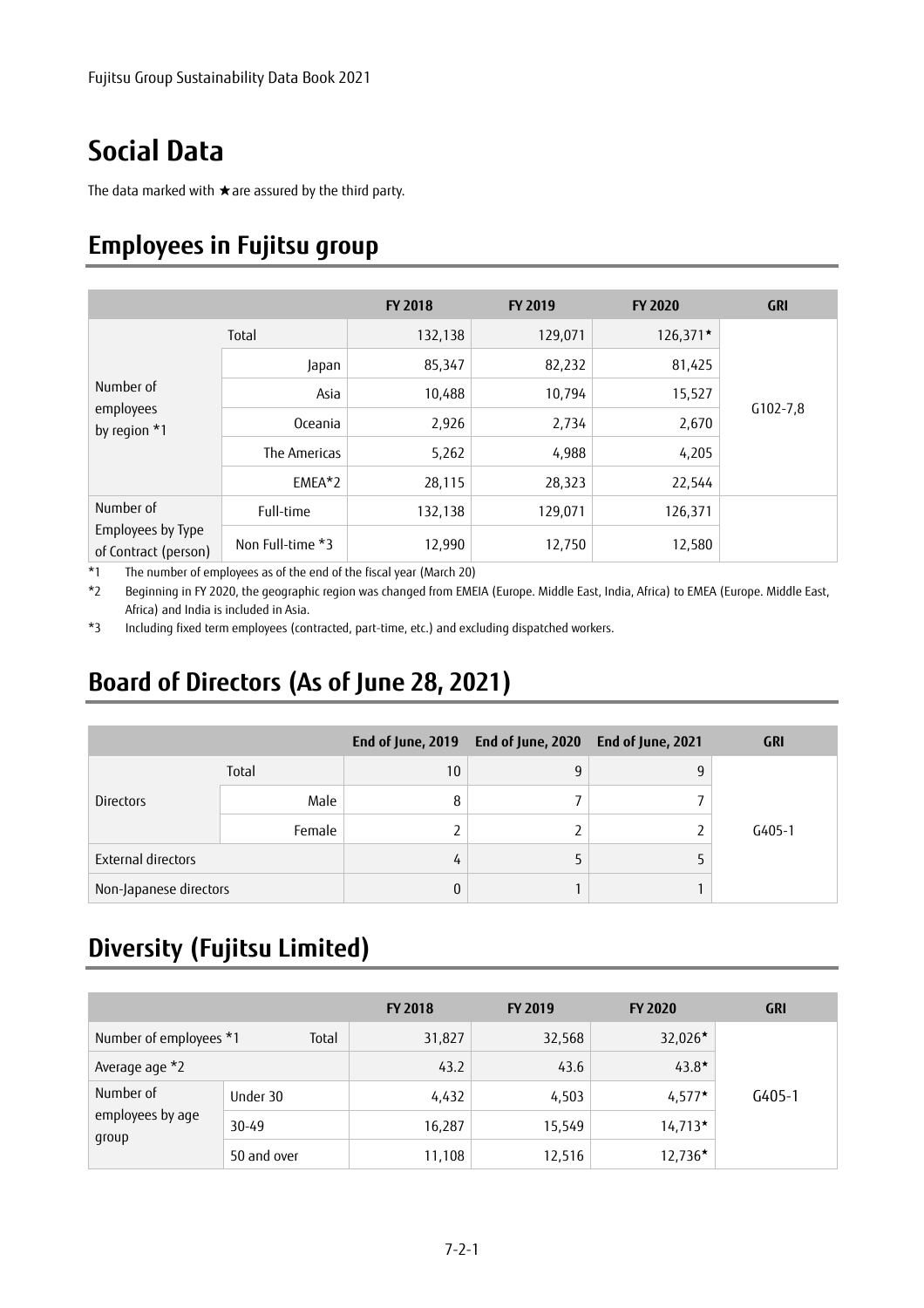#### Fujitsu Group Sustainability Data Book 2021

|                                                                             |        | <b>FY 2018</b> | FY 2019 | <b>FY 2020</b> | <b>GRI</b> |
|-----------------------------------------------------------------------------|--------|----------------|---------|----------------|------------|
| Number of                                                                   | Male   | 26,397         | 26,919  | 26,202         |            |
| employees by<br>gender (person)                                             | Female | 5,430          | 5,649   | 5,824          |            |
| Ratio of female employees (%)                                               |        | 17.1%          | 17.3%   | 18.3%          |            |
| Ratio of female executives and managers<br>(% )                             |        | 6.15%          | 6.64%   | $7.37\%$ *     |            |
| Ratio of newly appointed female<br>managers (%) (qualified personnel)       |        | 11.5%          | 13.3%   | 13.9%          |            |
| Number of non-Japanese employees<br>(person)                                |        | 391            | 436     | 475            |            |
| Employment rate of people with<br>disabilities (%)*3(counted in every June) |        | 2.28%          | 2.23%   | $2.36\%$ *     |            |

\*1 The number of employees as of the end of the fiscal year (March 20) includes executive officers and does not include non-regular employees.

\*2 At the end of the fiscal year (March 31)

\*3 The research covers Fujitsu and Fujitsu Harmony in fiscal 2019 and Fujitsu Laboratories, Fujitsu IS Service, Fujitsu Advanced Accounting Service, Fujitsu Home & Office Service, and Fujitsu Techno Research in fiscal 2020.

### **Employment (Fujitsu Limited)**

|                               |        | FY 2018 | FY 2019 | <b>FY 2020</b> | <b>GRI</b> |
|-------------------------------|--------|---------|---------|----------------|------------|
| Average year of<br>service *1 | Total  | 19.2    | 19.5    | $19.6*$        |            |
|                               | Male   | 19.9    | 20.3    | 20.4           |            |
|                               | Female | 16.0    | 16.1    | 16.1           |            |
| Ratio of new hires            |        | 83.3%   | 73.3%   | 72.2%          |            |

\*1 At the end of the fiscal year (March 31)

## **Using the Care Leave and Short Work Hours system (Fujitsu Limited)**

|                                                |        | <b>FY 2018</b> | FY 2019 | <b>FY 2020</b> | <b>GRI</b> |
|------------------------------------------------|--------|----------------|---------|----------------|------------|
| Number of                                      | Total  | 442            | 541     | $617*$         |            |
| employees using<br>child care leave *1         | Male   | 60             | 110     | 157            |            |
| $*_{2}$                                        | Female | 382            | 431     | 460            |            |
| Return to work rate                            | Total  | 99.5%          | 97.7%   | 97.4%          |            |
| after child care leave                         | Male   | 100%           | 100%    | 100%           | $G401-3$   |
| (%)                                            | Female | 99.4%          | 97.3%   | 96.7%          |            |
| Continuous work rate<br>after child care leave | Total  | 97.8%          | 98.3%   | 98.1%          |            |
|                                                | Male   | 83.3%          | 95.5%   | 97.4%          |            |
| (%)                                            | Female | 98.8%          | 98.7%   | 98.3%          |            |